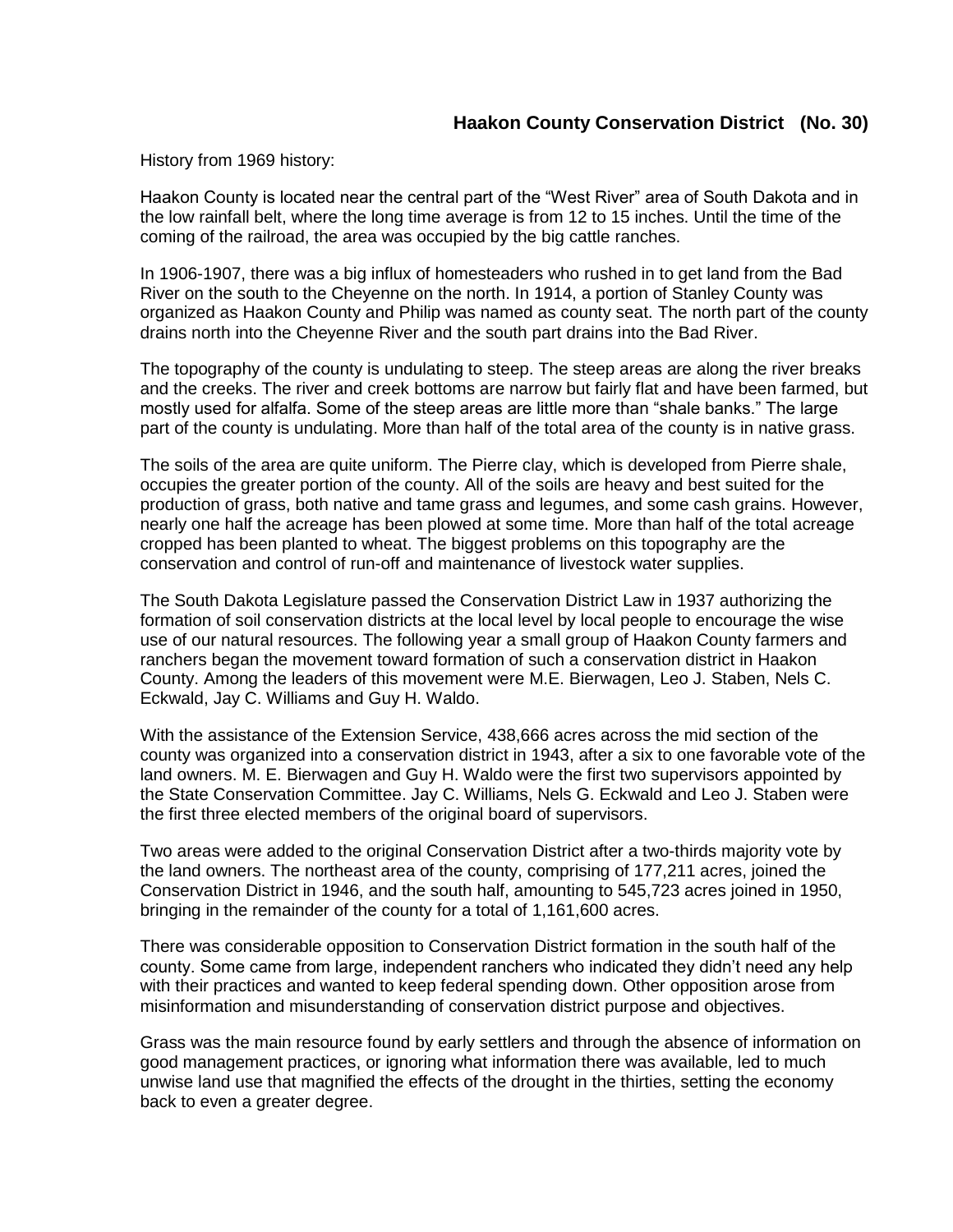The erratic rainfall pattern, from practically none to heavy downpours, created several erosion problems when combined with the tight clay soils slow to take water. They wash easily, which proved to be the greater problem, and they are subject to blowing when dry and bare. At the time of Conservation District formation, many gullies existed mainly in the steeper rangeland of the Cheyenne and Bad River drainages. Most of the natural water holes used for stock water were being cut out or silted in, due to the overgrazed condition around them and to erosion from cropland broken for farming by early settlers. Some stock dams had been built to replace the creek-bed water holes and to better distribute grazing, but farmers and ranchers indicated a need for help in designing and building dams. Assistance was also needed and requested for developing farming methods to control erosion and conserve moisture on sloping farmland and establish water spreading systems on native hay bottoms to build up feed reserves for dry years.

Several farmers had tried widely spaced furrows for range improvement and established terraces and contour farming for erosion control, but these instances were few and far between and help was needed for layout and improvement of these practices.

The cropping pattern did not include fallow and farming and was done with a moldboard plow and disc that destroyed surface cover, subjecting the fields to blowing. In the early 1940's, M.E. Bierwagen and Leo Staben of Milesville began conserving moisture by summer fallowing with sub-surface implements that left stubble near the surface for wind erosion protection. Practically all farming now includes a similar operation.

Many of the other original soil and water problems facing the Conservation District have been or are being solved. Stock dams now average 1-2 per section for good grazing distribution, although long term water supplies, three to four years, are still of concern. Closely spaced small furrows have replaced the widely spaced large furrows of the past and have brought about excellent improvement in range in the past five years. The rate of furrow establishment is now limited by layout. Water spreading systems have been, and will continue to be, in demand for development on many acres of suitable bottom land. Among the more recent practices started and gaining popularity are single row tree plantings and seeding poorer cropland to grass, which has been accelerated by the Conservation District's purchase of a special rangeland drill. A problem that still exists is the control of large active gullies that cut up and isolate range in the Cheyenne and Bad River breaks. These gullies also contribute huge quantities of silt to large downstream structures. The answer may be in the watershed approach, but as regulations now stand, it is not applicable to these conditions.

The men who have served on the board of supervisors since 1943, in chronological order, are:

M.E. Bierwagen-1943-1963 Guy H. Waldo-1943-1947 Leo J. Staben-1943-1949 (Asst. 1950-1959) Jay C. Williams-1943-1946 Nels C. Eckwald-1943-1946 R. C. Neuhauser-1946-1961 C.L. Ferguson-1946-1959 Floyd Massey-1948-1950

Glenn Urban-1950-1957 Morris Neiderworder-1952-1959 Kris Paulson-1959-1964 Ray Zebroski-1958-1965 Bernard Armstrong-1959-1965 Vern Foland-1961-1973 Claude T. Berry-1963-1964 Gilbert Oldenberg-1964-1975

Updated information provided in 2012:

The 1970's brought problems to Haakon County that weren't new to the area: blowing dust, lack of rain and soil cover and erosion. The answer to some of these problems came in the form of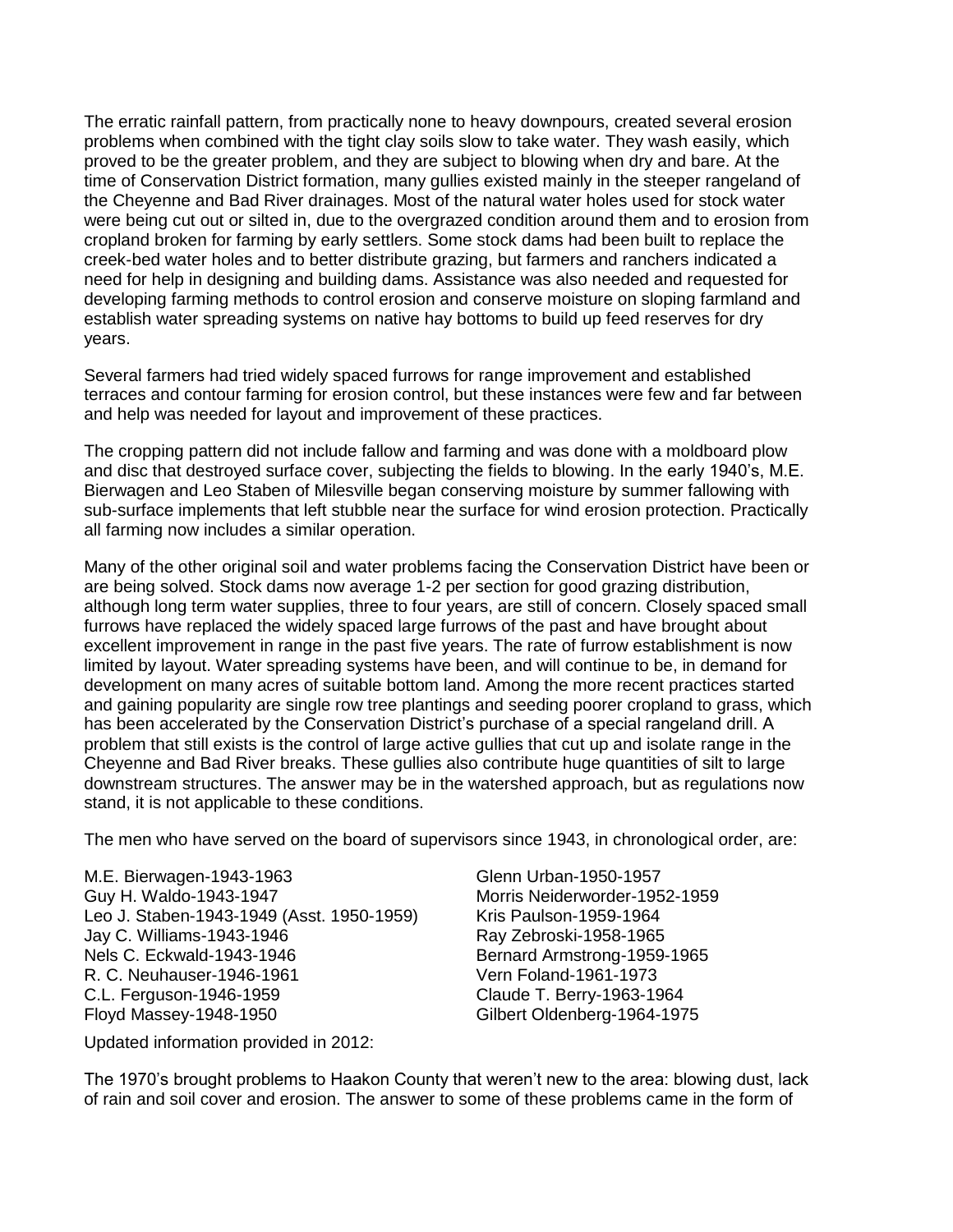seeding unsuitable cropland to grass, development of water sources, reduction of soil erosion through fencing for better livestock management, planting of shelter belts, etc.

Some other methods of conservation of the time were contour furrowing which is a process of opening the soil, allowing additional moisture to enter the soil; a perennial grass barrier system which is planting tall wheat grass at 30-60 ft. intervals allowing for almost double the storage efficiency of soil water than that of crop fallow, non-barrier plots; conservation tillage which is leaving protective amounts of mulch on the surface; planting of shelterbelts to provide protection from drifting and blowing snow, reduce fuel costs, reduce wind velocity and add beautification to the land; and irrigation and pipeline installation increased water efficiency in pastures.

Some accomplishments for the Haakon County Conservation District in 1978 are six funded Great Plains Conservation Program contracts; 27,616 linear feet of terraces; 1,490 acres of wind strip cropping; 1,285 acres of rangeland grass seedings; 65 acres of shelterbelt plantings; six stockdams; 175 acres of waterspreading; 3,200 acres of pasture and hayland plantings.

In the 90's, research was done with tree plots to see what trees grow best in the different soils of Haakon County. Trees were planted in 7 sites throughout Haakon County. Fabric weed barrier was used and rubber tires were placed on every other tree in the Rocky Mountain juniper and eastern red cedar rows to see what difference they provided for protection and increased survival and growth rates. With all the research done on these tree plots, the Conservation District made recommendations to producers on what trees grow best and different methods for planting those trees.

In 1996, Haakon County Conservation District decided to print their newsletter, The Conservation Courier, four times a year to help residents be more informed of what the Conservation District is all about.

Throughout the years, the Conservation District tried to get kids and young adults interested in conservation and nature. A few of the different approaches used are: having kids plant trees in the community on Arbor Day, essays and poster contests, visits to the classroom to teach about nature and conservation, a living outdoor classroom where kids and teachers could go to make observations and teach about nature, a butterfly garden, helping kids attend range camps, Youth Range Day with  $7<sup>th</sup>$  grade students, Women in Science fair, a water festival, etc.

Originally the Conservation District employed secretaries but in 1995 when Tanya McIlravy was hired the title changed to Conservation District Manager. The original secretaries were: Kathy Long, Vicki Fitzgerald, Karen Wenig, Linda Hart, Gladys Kuchenbecker, Judy Heeb, Kim Laber, Marilyn Millage, Kathy Tibbs, Cindy Sinkey, Kerry Hostutler and Georgann Addison. Then the Conservation District Managers since 1995 were Tanya McIlravy, Jenna Finn, Teresa O'Connell and currently Jennifer Jones. From 1999-2007 the Conservation District also hired an Administrative Assistant and those employees were Brittany Smith, Tena Slovek, Tom Paulsen and Amber Rush.

The Upper Bad River Watershed Quality Improvement and Demonstration Project began in 1995 and ended in 2000. The goal of the project was to heighten the awareness of the citizens of the Bad, White and Cheyenne River Watersheds of the values of best management practices to improve and maintain water quality, reduce runoff and sustain the resources of the area and to develop interest of the local citizens in developing watershed projects to treat non-point water quality problems in 3 major watersheds.